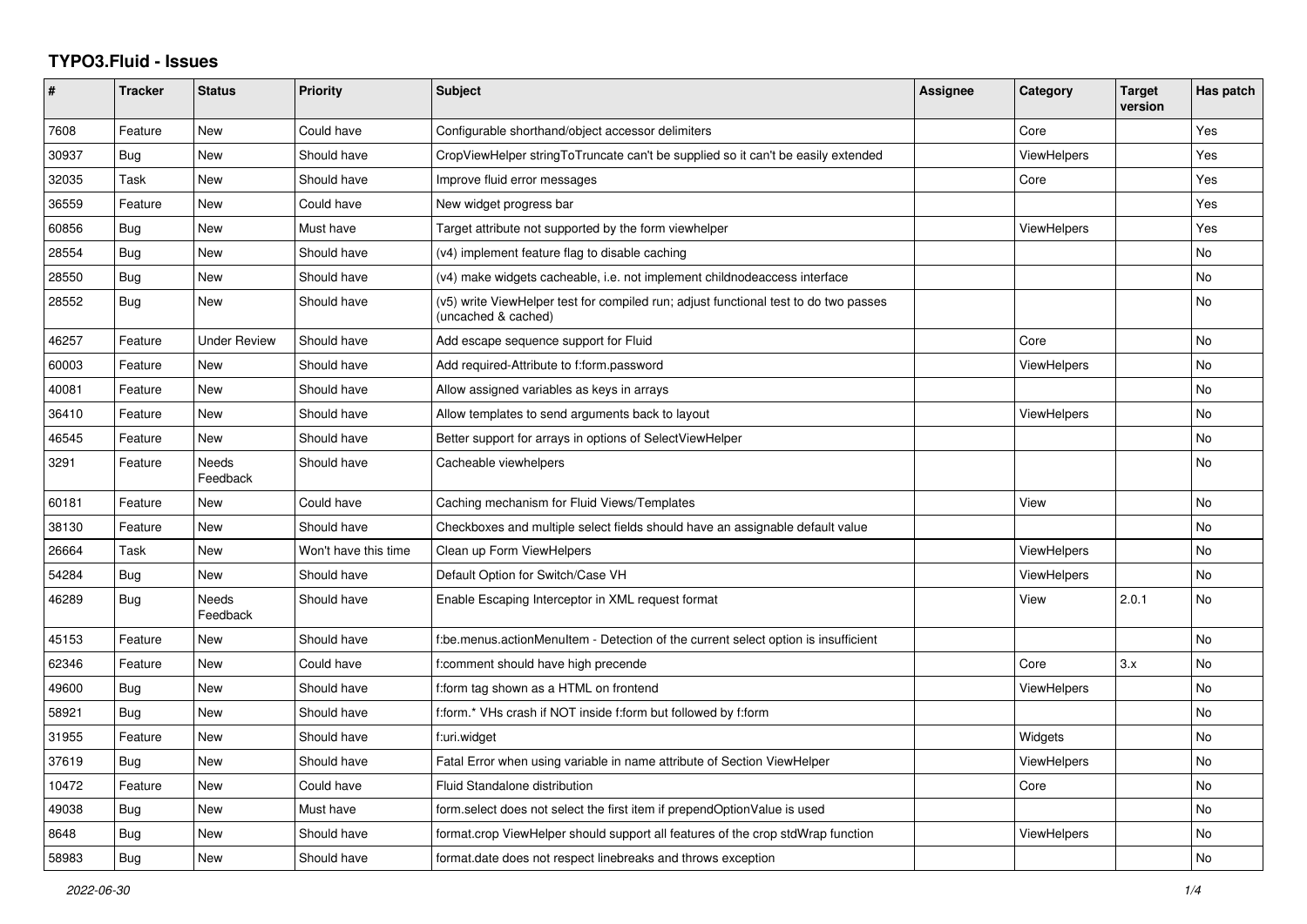| $\sharp$ | <b>Tracker</b> | <b>Status</b>       | <b>Priority</b>      | Subject                                                                                              | <b>Assignee</b> | Category    | <b>Target</b><br>version | Has patch |
|----------|----------------|---------------------|----------------------|------------------------------------------------------------------------------------------------------|-----------------|-------------|--------------------------|-----------|
| 47669    | Task           | New                 | Should have          | FormViewHelper does not define the default request method                                            |                 |             |                          | <b>No</b> |
| 5636     | Task           | <b>Under Review</b> | Must have            | Form RadioViewHelper and CheckBoxViewHelper miss check for existing object<br>before it is accessed. |                 |             |                          | No        |
| 45394    | Task           | New                 | Should have          | Forwardport Unit test for standalone view                                                            |                 | View        |                          | <b>No</b> |
| 28553    | Bug            | New                 | Should have          | improve XHProf test setup                                                                            |                 |             |                          | No        |
| 56237    | Task           | New                 | Should have          | in-line (Condition) ViewHelpers should not evaluate on parsing                                       |                 |             |                          | No        |
| 57885    | Bug            | New                 | Must have            | Inputs are cleared from a second form if the first form produced a vallidation error                 |                 |             |                          | No        |
| 51100    | Feature        | New                 | Must have            | Links with absolute URI should have the option of URI Scheme                                         |                 | ViewHelpers |                          | No        |
| 27607    | Bug            | New                 | Must have            | Make Fluid comparisons work when first element is STRING, second is NULL.                            |                 | Core        |                          | No        |
| 26658    | Task           | New                 | Won't have this time | Make Form ViewHelpers consistent                                                                     |                 | ViewHelpers |                          | No        |
| 30555    | Feature        | <b>New</b>          | Could have           | Make TagBuilder more extensible                                                                      |                 | Core        |                          | <b>No</b> |
| 28549    | Bug            | New                 | Should have          | make widgets cacheable, i.e. not implement childnodeaccess interface                                 |                 |             |                          | No        |
| 42397    | Feature        | New                 | Should have          | Missing viewhelper for general links                                                                 |                 |             |                          | No        |
| 40064    | Bug            | New                 | Must have            | Multiselect is not getting persisted                                                                 |                 | ViewHelpers |                          | No        |
| 60271    | Feature        | New                 | Should have          | Paginate viewhelper, should also support arrays                                                      |                 |             |                          | No        |
| 36655    | Bug            | New                 | Should have          | <b>Pagination Links</b>                                                                              |                 | Widgets     |                          | No        |
| 45384    | Bug            | New                 | Must have            | Persisted entity object in widget-configuration cannot be deserialized (after reload)                |                 | Widgets     | 2.0.1                    | No        |
| 34682    | Bug            | <b>Under Review</b> | Should have          | Radio Button missing checked on validation error                                                     |                 | ViewHelpers |                          | No        |
| 39936    | Feature        | New                 | Should have          | registerTagAttribute should handle default values                                                    |                 | ViewHelpers |                          | No        |
| 42743    | Task           | New                 | Should have          | Remove inline style for hidden form fields                                                           |                 |             |                          | No        |
| 43071    | Task           | New                 | Should have          | Remove TOKENS for adding fallback teplates in B                                                      |                 |             |                          | No        |
| 43072    | Task           | New                 | Should have          | Remove TOKENS for adding templates fallback in Backporter                                            |                 | View        |                          | No        |
| 38369    | Bug            | New                 | Must have            | Resource ViewHelpers should not fall back to request package                                         |                 | View        |                          | No        |
| 33215    | Feature        | New                 | Should have          | RFC: Dynamic values in ObjectAccess paths                                                            |                 |             |                          | <b>No</b> |
| 39990    | Bug            | New                 | Should have          | Same form twice in one template: hidden fields for empty values are only rendered<br>once            |                 | Core        |                          | No        |
| 8989     | Feature        | Needs<br>Feedback   | Could have           | Search path for fluid template files                                                                 |                 | View        |                          | No        |
| 49756    | Feature        | <b>Under Review</b> | Should have          | Select values by array key in checkbox viewhelper                                                    |                 |             |                          | No        |
| 65424    | <b>Bug</b>     | <b>Under Review</b> | Should have          | SelectViewHelper must respect option(Value Label)Field for arrays                                    |                 | ViewHelpers |                          | No        |
| 44234    | Bug            | <b>Under Review</b> | Should have          | selectViewHelper's sorting does not respect locale collation                                         |                 | ViewHelpers | 2.1                      | No        |
| 46091    | Task           | Needs<br>Feedback   | Should have          | Show source file name and position on exceptions during parsing                                      |                 |             |                          | No        |
| 52591    | Bug            | New                 | Should have          | The Pagination Widget broken for joined objects                                                      |                 |             |                          | No        |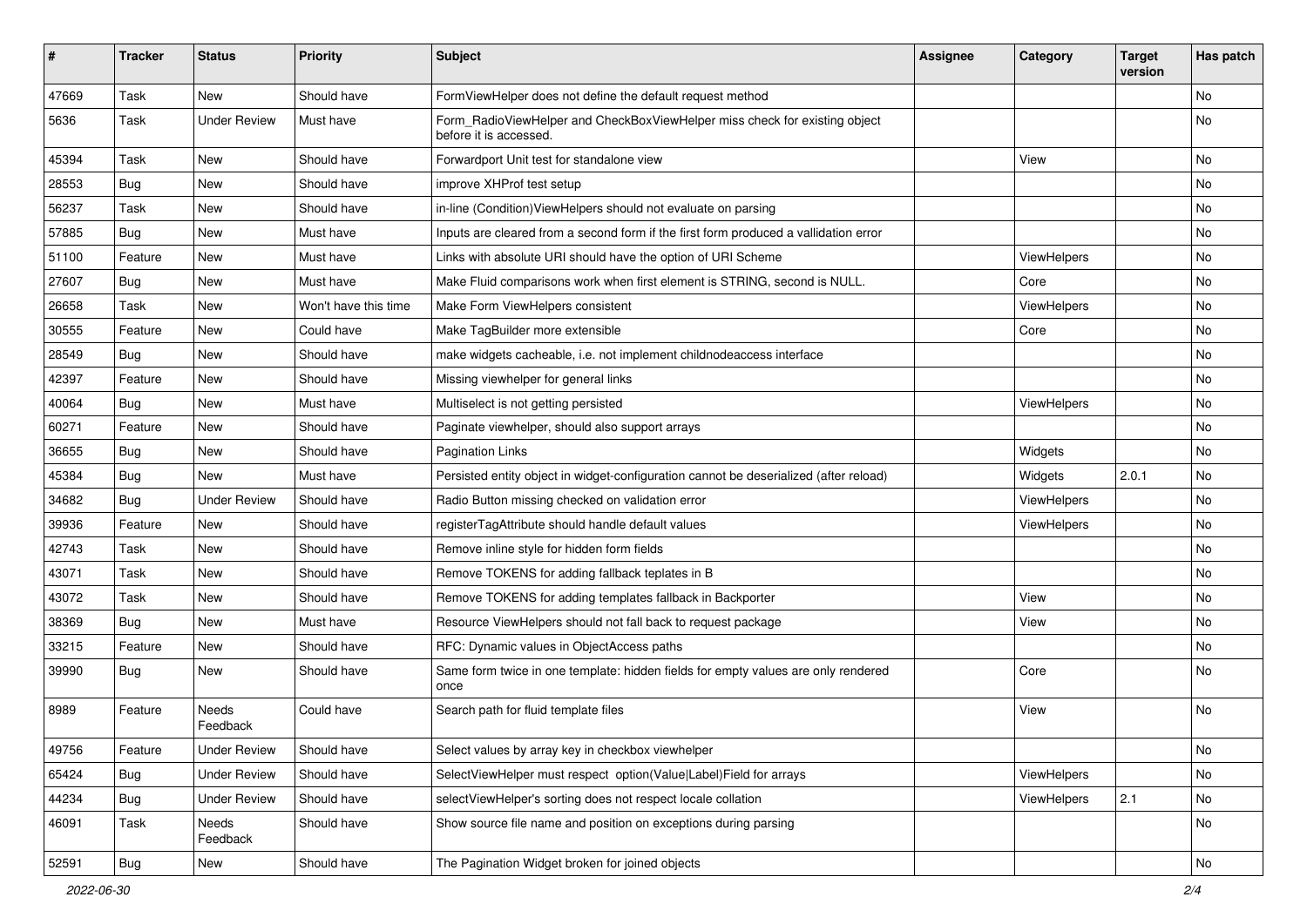| #     | <b>Tracker</b> | <b>Status</b>            | <b>Priority</b> | <b>Subject</b>                                                                                         | <b>Assignee</b>       | Category           | <b>Target</b><br>version | Has patch      |
|-------|----------------|--------------------------|-----------------|--------------------------------------------------------------------------------------------------------|-----------------------|--------------------|--------------------------|----------------|
| 10911 | Task           | <b>New</b>               | Should have     | Tx_Fluid_ViewHelpers_Form_AbstractFormViewHelper->renderHiddenIdentityField<br>should be more reliable |                       | ViewHelpers        |                          | <b>No</b>      |
| 34309 | Task           | <b>New</b>               | Could have      | Unknown ViewHelpers cause exception - should be handled more graceful                                  |                       | <b>ViewHelpers</b> |                          | <b>No</b>      |
| 3481  | Bug            | <b>New</b>               | Should have     | Use ViewHelperVariableContainer in PostParseFacet                                                      |                       | Core               |                          | <b>No</b>      |
| 51277 | Feature        | <b>New</b>               | Should have     | ViewHelper context should be aware of actual file occurrence                                           |                       |                    |                          | <b>No</b>      |
| 47006 | Bug            | <b>Under Review</b>      | Should have     | widget identifier are not unique                                                                       |                       |                    |                          | <b>No</b>      |
| 52419 | Bug            | <b>New</b>               | Should have     | Wrong PHPDocs notation for default value inline f:translate viewhelper                                 |                       |                    | 2.0                      | <b>No</b>      |
| 50888 | Bug            | <b>Under Review</b>      | Should have     | WSOD by changing name of section and if Fluid caches are generated                                     |                       |                    |                          | No             |
| 48355 | Feature        | <b>New</b>               | Could have      | Assign output of viewhelper to template variable for further processing.                               |                       |                    |                          |                |
| 9950  | Task           | <b>New</b>               | Should have     | Binding to nested arrays impossible for form-elements                                                  |                       | <b>ViewHelpers</b> |                          |                |
| 1907  | Feature        | <b>New</b>               | Could have      | Default values for view helpers based on context                                                       |                       | Core               |                          |                |
| 45345 | Feature        | <b>Needs</b><br>Feedback | Should have     | Easy to use comments for fluid that won't show in output                                               |                       |                    |                          |                |
| 13045 | Bug            | New                      | Should have     | Entity decode of strings are different between if-conditions and output of variable                    |                       |                    |                          |                |
| 52536 | <b>Bug</b>     | <b>Under Review</b>      | Should have     | Errorclass not set if no property-attribute set                                                        |                       |                    |                          |                |
| 4704  | Feature        | <b>New</b>               | Should have     | Improve parsing exception messages                                                                     |                       | Core               |                          |                |
| 9514  | Feature        | New                      | Should have     | Support explicit Array Arguments for ViewHelpers                                                       |                       |                    |                          |                |
| 51239 | Bug            | <b>Under Review</b>      | Must have       | AbstractViewHelper use incorrect method signature for "\$this->systemLogger->log()"                    | Adrian Föder          | Core               |                          | Yes            |
| 54195 | Task           | New                      | Should have     | Rename and move FormViewHelper's errorClass value, currently 'f3-form-error'                           | Adrian Föder          | ViewHelpers        |                          | No             |
| 58862 | <b>Bug</b>     | <b>Needs</b><br>Feedback | Should have     | FormViewHelper doesn't accept NULL as value for \$arguments                                            | Bastian<br>Waidelich  | <b>ViewHelpers</b> |                          | Yes            |
| 59057 | Bug            | <b>Under Review</b>      | Must have       | Hidden empty value fields shoud be disabled when related field is disabled                             | Bastian<br>Waidelich  | <b>ViewHelpers</b> |                          | No             |
| 53806 | <b>Bug</b>     | <b>Under Review</b>      | Should have     | Paginate widget maximumNumberOfLinks rendering wrong number of links                                   | Bastian<br>Waidelich  | Widgets            |                          | <b>No</b>      |
| 3725  | Feature        | <b>New</b>               | Could have      | <b>CSS Engine</b>                                                                                      | Christian Müller      | ViewHelpers        |                          | <b>No</b>      |
| 55008 | <b>Bug</b>     | <b>Under Review</b>      | Should have     | Interceptors should be used in Partials                                                                | Christian Müller      |                    |                          | <b>No</b>      |
| 33628 | Bug            | Needs<br>Feedback        | Must have       | Multicheckboxes (multiselect) for Collections don't work                                               | Christian Müller      | <b>ViewHelpers</b> |                          | <b>No</b>      |
| 37095 | Feature        | New                      | Should have     | It should be possible to set a different template on a Fluid TemplateView inside an<br>action          | Christopher<br>Hlubek |                    |                          | <b>No</b>      |
| 43346 | Feature        | <b>Under Review</b>      | Should have     | Allow property mapping configuration via template                                                      | Karsten<br>Dambekalns | <b>ViewHelpers</b> | 2.1                      | N <sub>o</sub> |
| 8491  | Task           | <b>Needs</b><br>Feedback | Should have     | link.action and uri.action differ in absolute argument                                                 | Karsten<br>Dambekalns | ViewHelpers        |                          | <b>No</b>      |